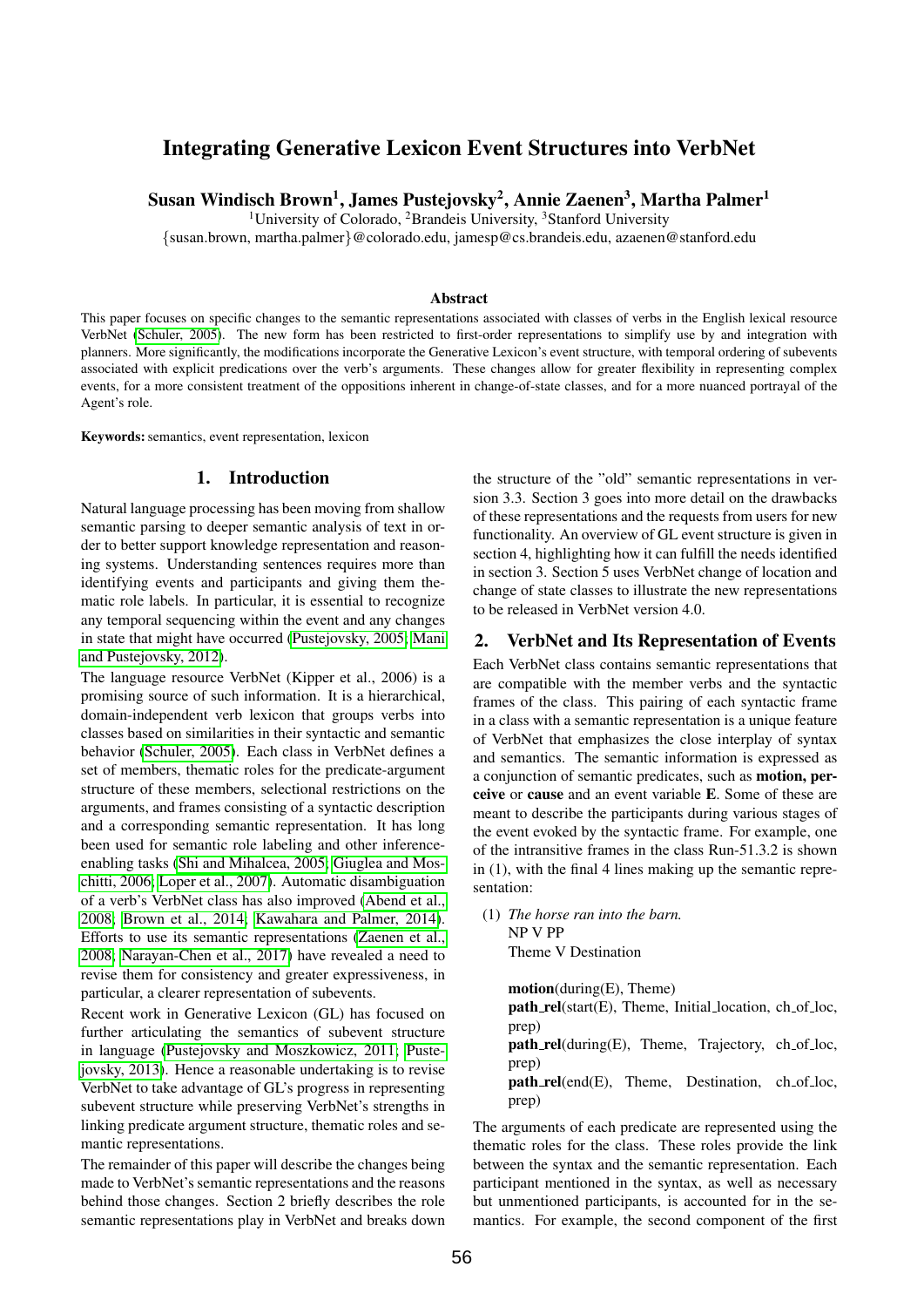path rel semantic predicate above includes an unidentified Initial location.<sup>[1](#page-1-0)</sup> Temporal sequencing is indicated with the second-order predicates start, during and end, which are included as arguments of the appropriate first-order predicates. A similar sentence with an Agent causing the motion, such as *John herded the sheep into the barn,* would add cause(Agent, E) to the semantic representation in (1). The semantic representations associated with a class capture generalizations about the semantic behavior of the member verbs as a group. For some classes, such as the Battle-36.4 class, the verbs are semantically quite coherent (e.g., *battle, skirmish, war*) and the semantic representation is correspondingly precise.

(2) *Sparta warred with Athens.* NP V PP Agent V {with} Co-Agent

> social interaction(during(E), Agent, Co-Agent) conflict(during(E), Agent, Co-Agent) possible contact(during(E), Agent, Co-Agent) manner(Hostile, Agent, Co-Agent)

Other classes, such as Other Change of State-45.4, contain widely diverse member verbs (e.g., *dry, gentrify, renew, whiten*). The representation must be very general to apply to all the verbs. The following representation for this class ignores the specific type of state change in the example sentence (i.e., from wet to dry) in order to be general enough for any verb in the class when used in a basic transitive sentence.

(3) *John dried the clothes.* NP V NP Agent V Patient

> $path_{rel}(start(E), Initial state, Patient, ch_of-state,$ prep)

> path\_rel(result(E), Result, Patient, ch\_of\_state, prep) cause(Agent, E)

Additional, more precise semantic information can be associated with each individual verb in a class. To that end, verb-specific features that differentiate member verbs within a class are currently being added to certain classes [\(Pustejovsky et al., 2016\)](#page-5-13). Our goal in the revisions described here, however, is to enhance the accuracy and expressiveness of a class's representations while preserving the generalizations that can be made across all the verbs in a class.

# 3. The Impetus for Change

Over the years, VerbNet has undergone several revisions, either to expand its coverage [\(Kipper et al., 2008\)](#page-5-14), to improve the clarity and consistency of its components [\(Bonial](#page-5-15) [et al., 2011;](#page-5-15) [Hwang, 2014\)](#page-5-16), or in response to users' needs. Minor changes had been made to VerbNet's semantic representations, such as adding new semantic predicates, consolidating similar predicates, and standardizing the types and number of arguments particular predicates take. Efforts to use the semantic predicates in various tasks revealed several weaknesses that led us to undertake this current revision. Zaenen et al. (2008) used VerbNet predicates to inform change of location inferences, such as inferring from the statement *The diplomat left Bhagdad* that before the event, the diplomat was in Bhagdad. This is exactly the sort of information VerbNet's semantic representations were designed to provide. However, such information was not consistently supplied across all of the classes that dealt with motion. For several motion classes, End(E) was given but not Start(E). Other classes that dealt with the change of location of participants relative to each other (e.g., gather, mix) did not include a motion predicate at all. Although they found that in many cases VerbNet did support adequate inferencing, its inconsistencies lessened its usefulness.

Several of the omissions that were found stemmed from the practice of only including syntactic arguments in the semantic representations, ignoring any possible adjuncts. Including more semantic information about subevents in the representation, whether that information is instantiated in the syntax or not, was an important desideratum for the new representations.

A recent effort to use VerbNet in human-computer interaction [\(Narayan-Chen et al., 2017\)](#page-5-10) found that a few aspects of the semantic representation could be altered both to facilitate the interaction between the language parsing and the planning components of the system and to increase the expressiveness of the representation.

First, attempts to use VerbNet information in robotics applications showed the need for a switch to a first-order logic representation. In addition, more specific causal and temporal relations were desired. The current method of indicating causation, for example, simply had an Agent and the event variable E as arguments to a Cause predicate. This is somewhat misleading in that it could imply that the Agent causes all of (E), including whatever state exists at Start(E). Second, the temporal sequencing of an event is sometimes more complex than what can be expressed with only Start(E), During(E) and End(E). For example, a 'throw' event involves a Theme in motion during the event and an Agent in contact with Theme, but only in contact for part of the period denoted by During(E). The ability to subdivide these three periods seemed in order. For some events of this nature, we attempted to show this sequence in version 3.3 by positing two events,  $E_0$  and  $E_1$ , and temporally subdividing those with During and End:

(4) *Mary threw the ball.* NP V NP Agent V Theme

> exert force(during( $E_0$ ), Agent, Theme) contact(end( $E_0$ ), Agent, Theme)  $\neg$  contact(during(E<sub>1</sub>), Agent, Theme)  $$ cause(Agent,  $E_1$ )

<span id="page-1-0"></span> ${}^{1}$ Each **path\_rel** predicate also has a **prep** slot which is a placeholder for the information contributed by specific prepositions to be passed to inferencing for further semantic processing.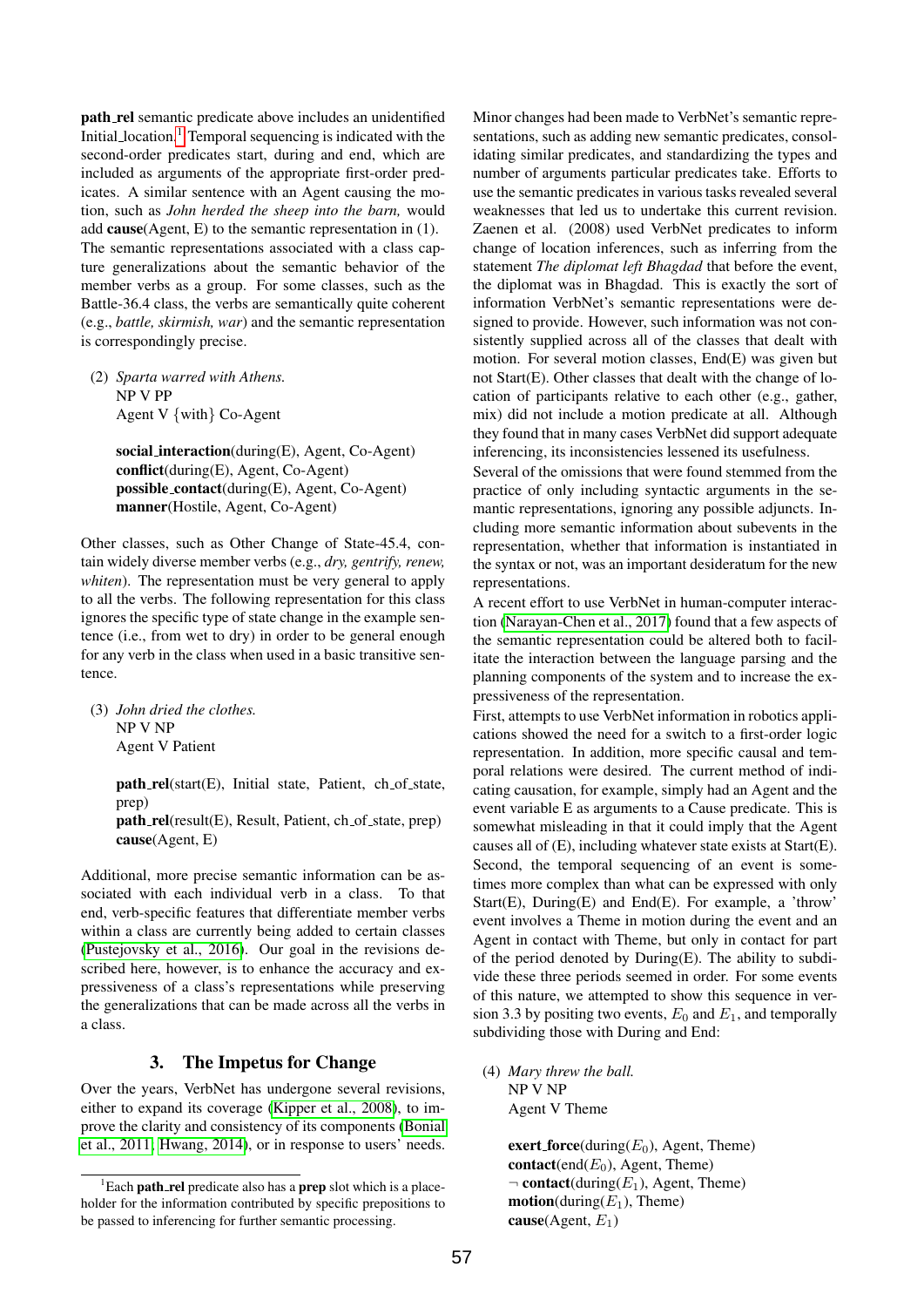As we will see, GL event structure and temporal sequencing of subevents solves this problem more logically and transparently, while preserving the idea that this sentence describes only a single event E.

Finally, representing simultaneity of subevents or gaps in the temporal sequencing is difficult with the apparently continuous sequence of before, during and after. In a cutting event, for example, an Agent is performing an action that results in a change of state in the Patient. The end of the cutting action temporally meets the beginning of the final state of the Patient. But this is not always the case in a causal event. With *John dried the clothes,* John may be doing something, such as waving a hair drier in front of the clothes, that does continue until the final end state is reached. Or John may have hung the clothes outside on a clothes line, in which case, his action does not temporally meet the final "dry" end state. For the representation of a generic "dry" event, we do not want an assumption that the actions taking place During(E) are necessarily contiguous with End(E). Therefore, in addition to having a means of identifying more subevents, we would like to have a means of indicating the specific temporal relations between them.

### 4. Generative Lexicon's Event Structure

Many of the issues described in section 2 are resolved by adopting aspects of the event structure as modeled in Generative Lexicon. Classic GL characterizes the different Aktionsarten in terms of structured subevents [\(Pustejovsky,](#page-5-17) [1995\)](#page-5-17). Different event types can be represented as typed feature structures or in the form of tree structures, as below.

(5) a. STATE: a simple event, evaluated without referring to other events: *be sick*, *love*, *know*



b. PROCESS: a sequence of events identifying the same semantic expression: *run*, *push*, *drag*



c. TRANSITION: an event identifying a semantic expression evaluated with respect to its opposition: *give*, *open*; *build*: Binary transition (achievement):  $\neg \phi \in S_1$ , and  $\phi \in S_2$ 



Complex transition (accomplishment):  $\neg \phi \in P$ , and  $\phi \in S$ 



The basic event types are the states and processes, which can represent independent events or be combined to derive complex events (transitions). Subevents within an event are ordered by temporal relations and relative prominence or headedness. Regarding temporal relations, two subevent orderings are of relevance here. One subevent may precede the other in a strictly sequential relation  $\langle \circ (A \parallel e n) \rangle$ "meet" relation [\(Allen, 1984\)](#page-5-18)), with the first subevent leading to the second, as with causatives (e.g., *build*), inchoatives (e.g., *arrive*), and ditransitive transfer verbs (e.g., *give*). In transaction events such as *sell*, *buy*, and *marry* ('get married to'), both subevents overlap in time  $(○)$ .

Notice that, unlike primitive predicates, subevents can be quantified in the logical form of the sentence, in the same way that arguments can be.

- (6) a. The destroyer is sinking the boat.  $\exists e_1 \exists x \exists y [\text{sink}\_\text{act}(e_1, x, y) \land \text{destroyer}(x) \land \text{boat}(y)]$ 
	- b. The destroyer sank the boat.  $\exists e_1 \exists e_2 \exists x \exists y [\text{sink}\_\text{act}(e_1, x, y) \land \text{destroyer}(x) \land \text{S}$ boat $(y) \wedge$  sink\_result $(e_2, y) \wedge e_1 < e_2$ ]
	- c. The boat sank.  $\exists e_2 \exists e_1 \exists y \exists x$ [sink\_result $(e_2, y) \wedge$  boat $(y)$ ]  $\text{sink}\_\text{act}(e_1, x, y) \wedge e_1 < e_2$

<span id="page-2-0"></span>The logical form of the causative [\(6b](#page-2-0)) differs from the inchoative [\(6c](#page-2-0)) only in the explicit identification of a specific causer.

In subsequent work within GL, event structure has been integrated with dynamic semantic models in order to represent the attribute modified in the course of the event (the location of the moving entity, the extent of a created or destroyed entity, etc.) as a sequence of states related to time points or intervals. This way, in addition to describing the event in terms of discrete phases, we identify what attribute is changing and how it is changing over the event. The resulting event structure representation is called a **Dynamic** Event Model [\(Pustejovsky and Moszkowicz, 2011;](#page-5-11) [Puste](#page-5-12)[jovsky, 2013\)](#page-5-12). Starting with the view that subevents of a complex event can be modeled as a sequence of frames, a dynamic event model explicitly labels the transitions that move an event from frame to frame.<sup>[2](#page-2-1)</sup> We believe that, in order to adequately model change, the VerbNet representation must track the change in the assignment of values to attributes in the unfolding of the event. This includes making explicit any *predicative opposition* denoted by the verb. For example, simple transitions (achievements) encode either an intrinsic predicate opposition (*die* encodes going from  $\neg dead(e_1, x)$  to  $dead(e_2, x)$ , or a specified relational opposition (*arrive* encodes going from  $\neg loc_at(e_1, x, y)$  to  $loc_at(e_2, x, y)$ . Creation predicates and accomplishments generally also encode predicate oppositions.

A dynamic approach to modeling updates makes a distinction between formulae,  $\phi$ , and programs,  $\pi$ . A formula is interpreted as a classical propositional expression, with assignment of a truth value in a specific state in the model [\(Harel et al., 2001\)](#page-5-19). For our purposes, a state is a set of propositions with assignments to variables at a specific frame. We can think of atomic programs as input/output

<span id="page-2-1"></span><sup>&</sup>lt;sup>2</sup>The resulting structure is equivalent to a Labeled Transition System [\(van Benthem, 1991\)](#page-5-20), and is consistent with the approach developed in [\(Fernando, 2009;](#page-5-21) [Fernando, 2013\)](#page-5-22).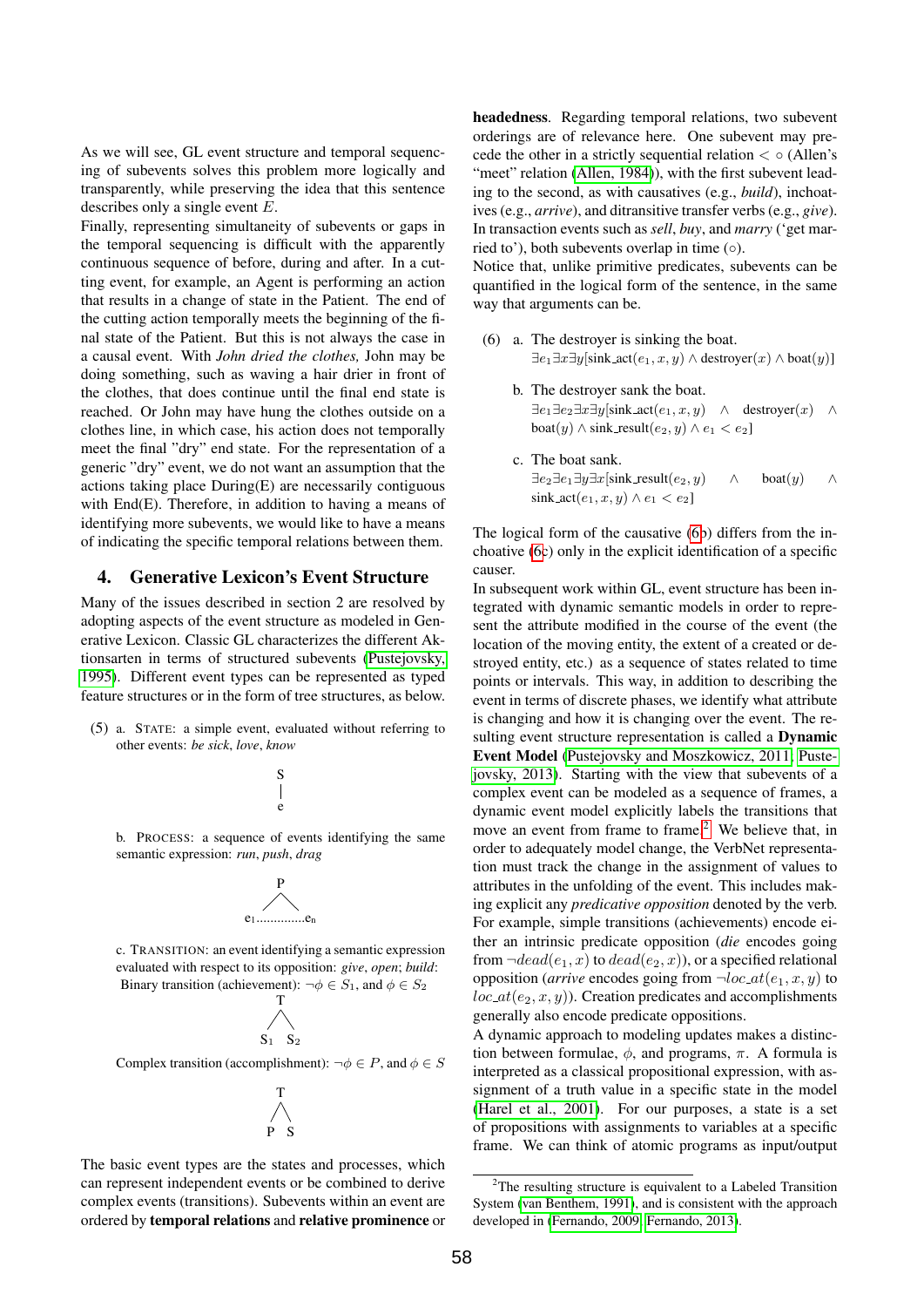relations, i.e., relations from states to states, and hence interpreted over an input/output state-state pairing (cf. [\(Nau](#page-5-23)[mann, 2001\)](#page-5-23)).

The model encodes three kinds of representations: (i) predicative content of a frame; (ii) programs that move from frame to frame; and tests that must be satisfied for a program to apply. These include: pre-tests, while-tests, and result-tests.

### 5. VerbNet's New Semantic Representations

A Generative Lexicon-inspired subevent structure fulfills the need for greater expressiveness and clarity in VerbNet representations that we identified in section 3. In this section we will describe the global changes we are making and then present their application in a few of the more complex types of events in VerbNet.

The greatest change is switching from a tripartite division of the temporal span of any event to a system of numbered subevents, which can be increased or decreased to accommodate the complexity of the event. This change eliminates the second-order logic of  $Start(E)$ ,  $During(E)$  and  $End(E)$ , which was necessary to ease the integration of the representations with a robot planning system. It also allows for more nuanced temporal relationships between the subevents, as described in section 3.

The default assumption in this new schema is that  $e_1$  precedes  $e_2$ , which precedes  $e_3$ , and so on. When appropriate, however, more specific predicates can be used to specify other relationships, such as **meets**( $e_2$ ,  $e_3$ ) to show that the end of  $e_2$  meets the beginning of  $e_3$ , or while( $e_2, e_3$ ) to show that  $e_2$  and  $e_3$  are co-temporal. The latter can be seen in section 5.1 with the example of accompanied motion.

Another important change is the way in which causation is represented. Previously, the representation implied that an event as a whole was being caused by an Agent, using cause(Agent, E).

(7) *The lion tamer jumped the lions through the hoop.* NP V NP PP Agent V Theme Trajectory

motion(during(E), Theme)  $path_{rel}(start(E), Theme, ?Initial_{location}, ch_{of_{loc}},$ prep)  $path_{\text{rel}}(during(E))$ , Theme, Trajectory, ch\_of\_loc, prep) path\_rel(end(E), Theme, ?Destination, ch\_of\_loc, prep) cause(Agent, E)

In the new version, we focus on one subevent as being the cause of another. Thus, something an agent does (e.g.,  $do(e_2, Agent)$ ) causes a state change or another event (e.g., **motion**( $e_3$ , Theme)), which would be indicated with cause $(e_2, e_3)$ .

(8) *The lion tamer jumped the lion through the hoop.* has  $location(e_1, Theme, ?Initial\_Location)$  $do(e_2, Agent)$  $motion(e_3,$  Theme, Trajectory)

cause $(e_2, e_3)$ has  $location(e_4, Theme, ?Destination)$ 

(See sections 4.1-4.3 for further examples.)

A more minor adjustment concerns the path rel predicate, which was introduced earlier in the revision process to highlight the commonalities among different types of change events and to provide greater consistency in the existing VerbNet representations [\(Hwang, 2014\)](#page-5-16). At the request of some users, we are substituting more specific predicates for the general path rel predicate, such as has location, has state and change value. This shifts some information that was included within the variables and constants of the **path\_rel** predicate out to the new predicates themselves. We are however maintaining a common subevent pattern for change of location, change of possession and change of state events that closely mirrors that introduced by [Hwang \(2014\)](#page-5-16).

Events that include some sort of change from one location to another or one state to another compose the majority of classes in VerbNet and include some of the more complex event types. Therefore, we will use examples from the change of state and change of location classes to illustrate the new VerbNet representations.

### 5.1. Change of Location

The Run-51.3.2 class is a typical change of location class, with such member verbs as *run, march,* and *gallop.* The most basic change of location semantic representation [\(9\)](#page-3-0) begins with a state predicate has location, with a subevent argument  $e_1$ , a Theme argument for the object in motion, and an Initial location argument. The motion predicate is underspecified as to the manner of motion in order to be applicable to all 97 verbs in the class. A final has location predicate indicates the Destination of the Theme at the end of the event. Not all of the thematic roles included in the representation are necessarily instantiated in the sentence. Any uninstantiated roles in a frame are preceded by a question mark, such as Initial location and Trajectory in [\(9\)](#page-3-0).

<span id="page-3-0"></span>(9) *The rabbit hopped across the lawn.* has  $Location(e_1, Theme, ?Initial\_Location)$  $motion(e_2,$  Theme, Trajectory) has  $location(e_3, Theme, ?Destination)$ 

This representation collapses the information in two semantic predicates in the old VerbNet representation [\(10\)](#page-3-1): the path rel predicate indicating the Trajectory of the Theme with the motion predicate.

<span id="page-3-1"></span>(10) *The rabbit hopped across the lawn.* motion(during(E), Theme)  $path_{\text{rel}}(\text{start}(E), \text{Then}, ?\text{Initial}(\text{location}, ch_{\text{of}}\text{loc},$ prep) path\_rel(during(E), Theme, Trajectory, ch\_of\_loc, prep) path\_rel(end(E), Theme, ?Destination, ch\_of\_loc, prep)

<span id="page-3-2"></span>This pattern of an initial state followed by a transition to another state forms the basis for more complex events, such a caused change of location. The representation in [\(9\)](#page-3-0) is augmented in [\(11\)](#page-3-2) with both a DO and a CAUSE predicate.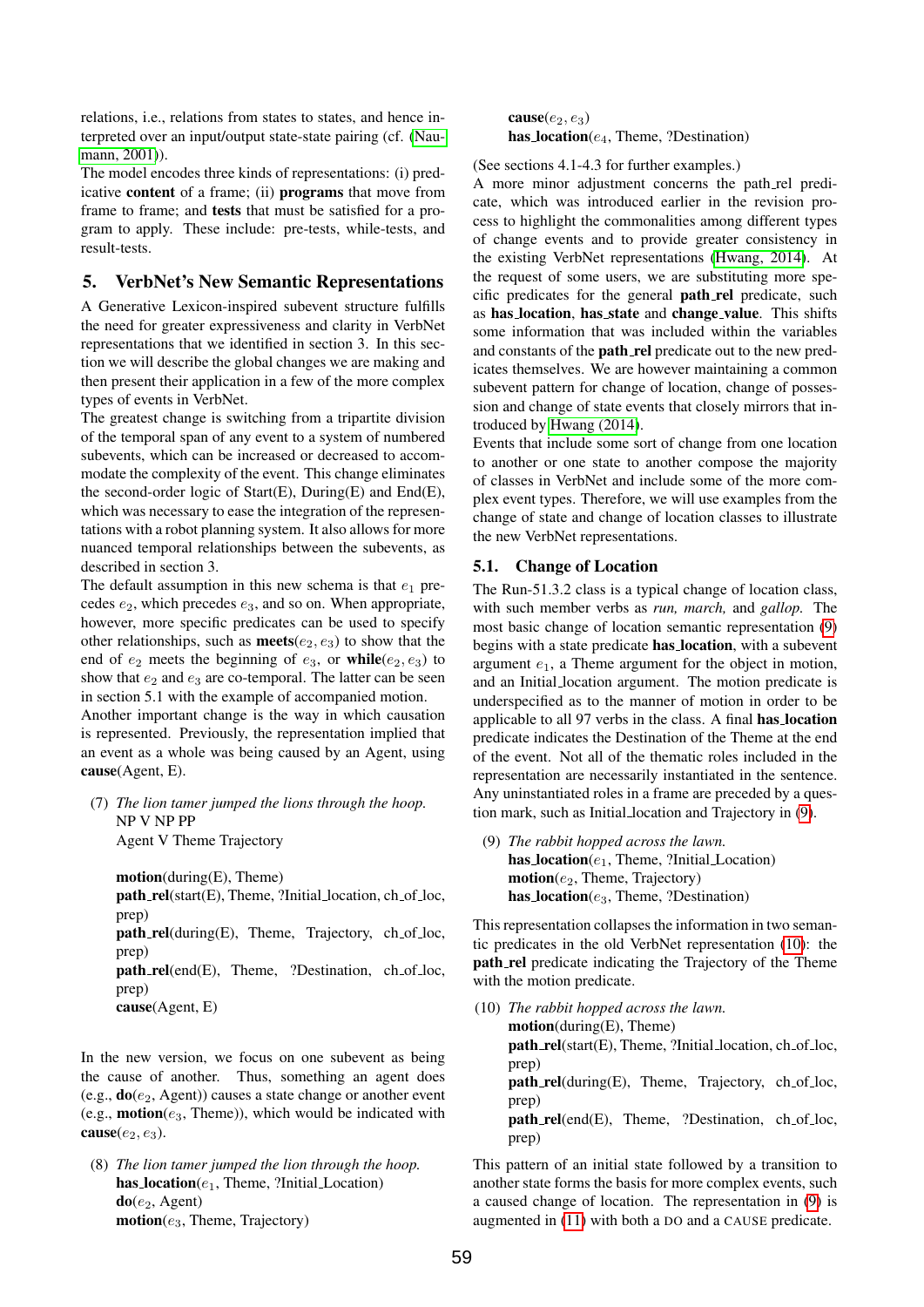(11) *The farmer herded the sheep into the meadow.* has  $location(e_1, Theme, ?Initial\_Location)$  $do(e_2, Agent)$  $motion(e_3, Theme, ?Trajectory)$ cause( $e_2, e_3$ ) has  $Location(e_4, Theme, Destination)$ 

For many classes, the causal action has more specific semantic components in common across the member verbs, and, therefore, the predicates can be more specific than the underspecified DO predicate in the Run-51.3.2 class. For example, the Push-12 class represents the Agent's action with **contact** and **exert force** predicates [\(12\)](#page-4-0).

<span id="page-4-0"></span>(12) *John pushed the plate to the edge of the table.* has  $location(e_1, Theme, ?Initial\_Location)$ contact( $e_2$ , Agent, Theme) exert\_force $(e_2,$  Agent, Theme)  $motion(e_3,$  Theme, ?Trajectory) has  $location(e_4, Theme, Destination)$ 

This new version highlights several of the advantages we have been discussing in comparison to the old [\(13\)](#page-4-1).

<span id="page-4-1"></span>(13) *John pushed the plate to the edge of the table.* cause(Agent, E) contact(during(E), Agent, Theme) exert force(during(E), Agent, Theme)  $path_{rel}(start(E), Theme, ?Initial_{location}, ch_{of_{loc}},$ prep)  $path_{\text{rel}}(during(E))$ , Theme, Trajectory, ch\_of\_loc, prep) path\_rel(end(E), Theme, ?Destination, ch\_of\_loc, prep) motion(during(E), Theme)

On a superficial level, the new representation is more transparent to human readers, with the starting and ending states indicated with has location predicates, and the numbered subevents clearly stepping through the temporal sequence. More fundamentally, the numbered subevents allow us to divide what was previously grouped as During(E) into separate subevents, one involving the interaction of the Agent and Theme and one involving the motion of the Theme. Finally, an example from the Accompany-51.7 class illustrates how the new schema represents accompanied motion  $(14)$ .

<span id="page-4-2"></span>(14) *Elena guided Frank through the building.* has  $location(e_1, Theme, ?Initial\_Location)$ has  $location(e_2, Agent, ?Initial\_Location)$  $motion(e_3, Agent, Trajectory)$  $motion(e_4, Theme, Trajectory)$ has  $location(e_5, Agent, ?Destination)$ has  $Location(e_6, Theme, ?Destination)$ while $(e_3, e_4)$ 

The predicate while allows us to indicate that both the Agent and Theme are in motion simultaneously.

### 5.2. Change of State

The representations for changes of state have two basic patterns, depending on whether the change is between absolute states or along a value continuum. The first is illustrated in [\(15\)](#page-4-3), the representation for the Die-42.4 class.

<span id="page-4-3"></span>(15) *John died.* alive $(e_1,$  Patient)  $\neg$ alive( $e_2$ , Patient)

For less semantically coherent classes, such as the Other\_cos-45.4 class, the type of state must be underspecified, as in [\(16\)](#page-4-4). In that case, the opposition between the initial and the result states must be explicitly shown.

<span id="page-4-4"></span>(16) *The balloon burst.* has  $state(e_1,$  Patient, Initial State) opposition(Initial State, V Result) has\_state $(e_2,$  Patient, V\_Result)

Like the underspecificity of the do predicate, has state allows us to reference initial states and final states general enough to apply to all the verbs in a class. The do predicate is used in situations in which the Agent's action causes another subevent but we really can't determine what that action is without further context. In many of change of state classes, however, we can further identify the final state by extracting information from the verb itself. In [\(16\)](#page-4-4), the verb 'burst' tells us the final state of the Patient. The same holds for the other verbs from the class, such as *dry, blacken* or *triple.* We have introduced V Result both as an indicator that the semantic representation can be further refined in context using the lexical features of the specific verb and as a placeholder for that information.

V\_Result also allows us to distinguish between the change of state introduced by the verb and a further change of state introduced by a resultative construction.

(17) *The clothes dried wrinkled.* Theme V Result has  $state(e_1,$  Patient, Initial State) has\_state( $e_2$ , Patient, V\_Result) has  $state(e_2,$  Patient, Result) opposition(Initial State, V Result) opposition(Initial State, Result)

A second type of change of state involves a change along a scale, such as the events in the Calibratible cos-45.6.1 class.

(18) *The price of oil rose by 500% from* \$*5 to* \$*25.* has\_val $(e_1,$  Patient, Initial\_State) change\_value( $e_2$ , DIRECTION, Extent, Attribute, Patient) has\_val $(e_3,$  Patient, Result)

The members of this class have verb-specific features, either increase (e.g., *rise*), decrease (e.g., *fall*) or fluctuate (e.g., *vary*). DIRECTION, one of the arguments of change value, is a variable whose value can be found in context from the particular verb's verb-specific feature.